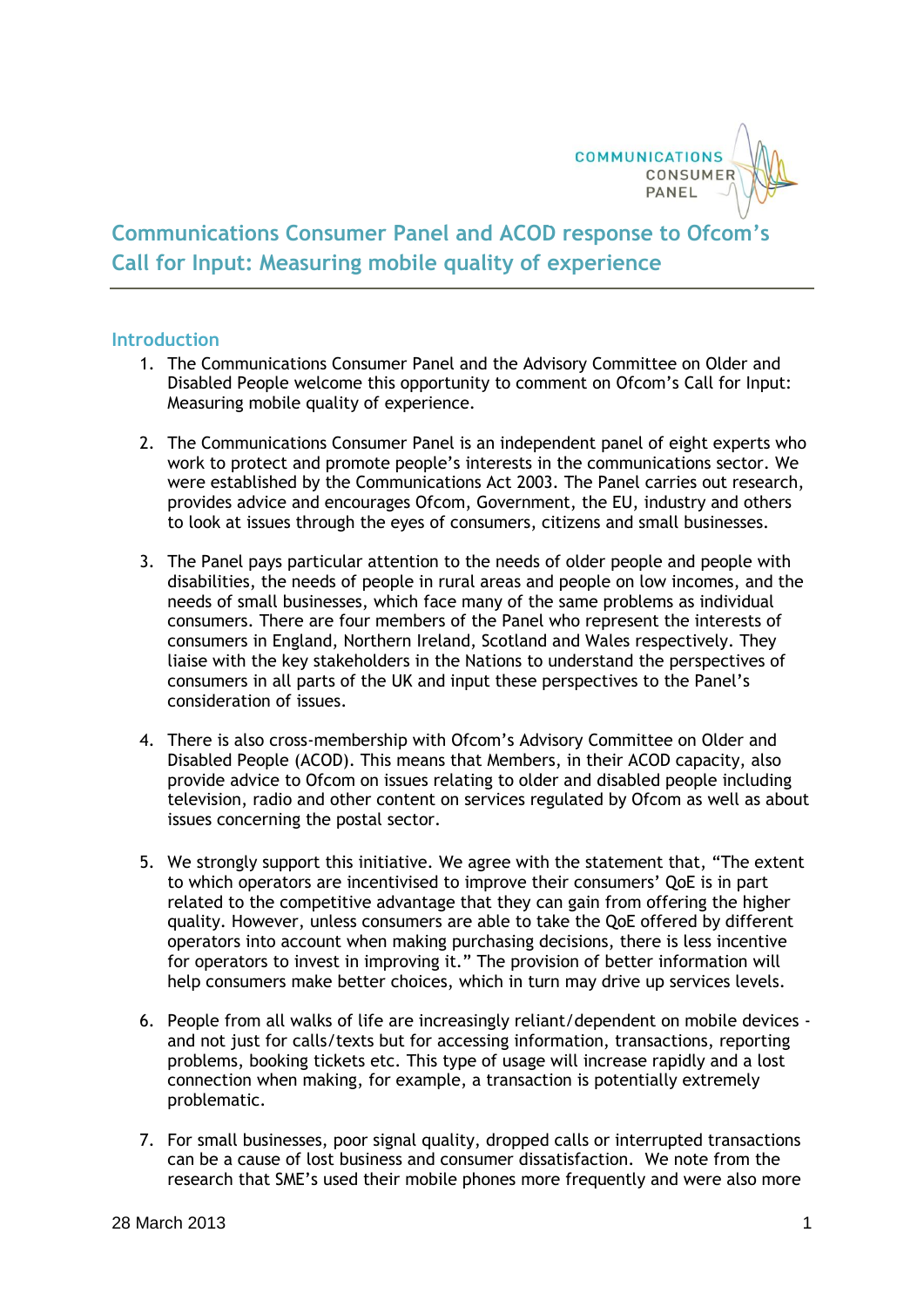likely than individual consumers to be dissatisfied with their ability to make and receive calls; and more likely to have experienced problems with reception, signal strength, dropped calls and sound quality.

- 8. As you may know, the Panel has expressed its concerns about inadequate mobile coverage on many occasions. In the Panel's view, the lack of voice and/or data coverage is no longer one of simple irritation for consumers and small businesses but is now becoming an issue of real detriment. There is an urgent need to drive rapid improvements in rural and semi-rural mobile voice and data coverage if these sections of society are not to be left behind by the rapid mobilisation of the way businesses interact with each other and their customers.
- 9. In our 2009 research *Mobile coverage: the consumer perspective*<sup>1</sup> and *Mobile Coverage: the Small Business perspective*<sup>2</sup> we found that mobile phone coverage is important to consumers, with respondents rating it as more important than cost when choosing a network provider. The Panel found that over half (56%) of consumers had experienced problems with reception, a third of them (33%) regularly. This was followed by our 2010 report *Can I cancel? Mobile coverage and contract cancellation*<sup>3</sup> which examined the information consumers were given about operators' cancellation policies and called for coverage cancellation policies to be simplified.
- 10. These problems have not abated as the Call for Input notes "The performance of these networks can vary between operators, by location and time of day and may not always meet the expectations of consumers." We note from the research published alongside the Call for Input that 81% of consumers report overall satisfaction with their mobile provider. Although the Consumer Experience report found higher levels of satisfaction at 89% this still means that around 6.6 million UK adult mobile customers do not say they are satisfied, with 4.3 million stating dissatisfaction.
- 11. There are other areas of work that Ofcom is undertaking or that we have urged it to undertake – that are also relevant in this area. The Panel is looking forward to the publication of the assessment of communications provision across the UK – and in the devolved nations particularly. The Panel hopes that any recommendations that are made in the report will be explored with stakeholders during the course of 2013/14.
- 12. Secondly, and as noted in our response to Ofcom's draft Annual Plan, we are particularly pleased to see that one of Ofcom's priorities for the coming year will be to promote opportunities for people to participate. This is especially important as we move to a society where there will be a 'digital by default' delivery of many government services, and consumers who are not online are increasingly disadvantaged, disempowered and disenfranchised. Being excluded from an increasingly online world has now become a matter of significant consumer and citizen harm. The role of mobile broadband therein is particularly pertinent in relation to this Call for Input.

<sup>-</sup><sup>1</sup> http://www.communicationsconsumerpanel.org.uk/Mobile\_coverage\_consumer\_perspective.pdf 2

http://www.communicationsconsumerpanel.org.uk/Mobile\_coverage\_small\_business\_perspective.pdf 3 http://www.communicationsconsumerpanel.org.uk/Can%20I%20cancel\_main%20report\_FINAL.pdf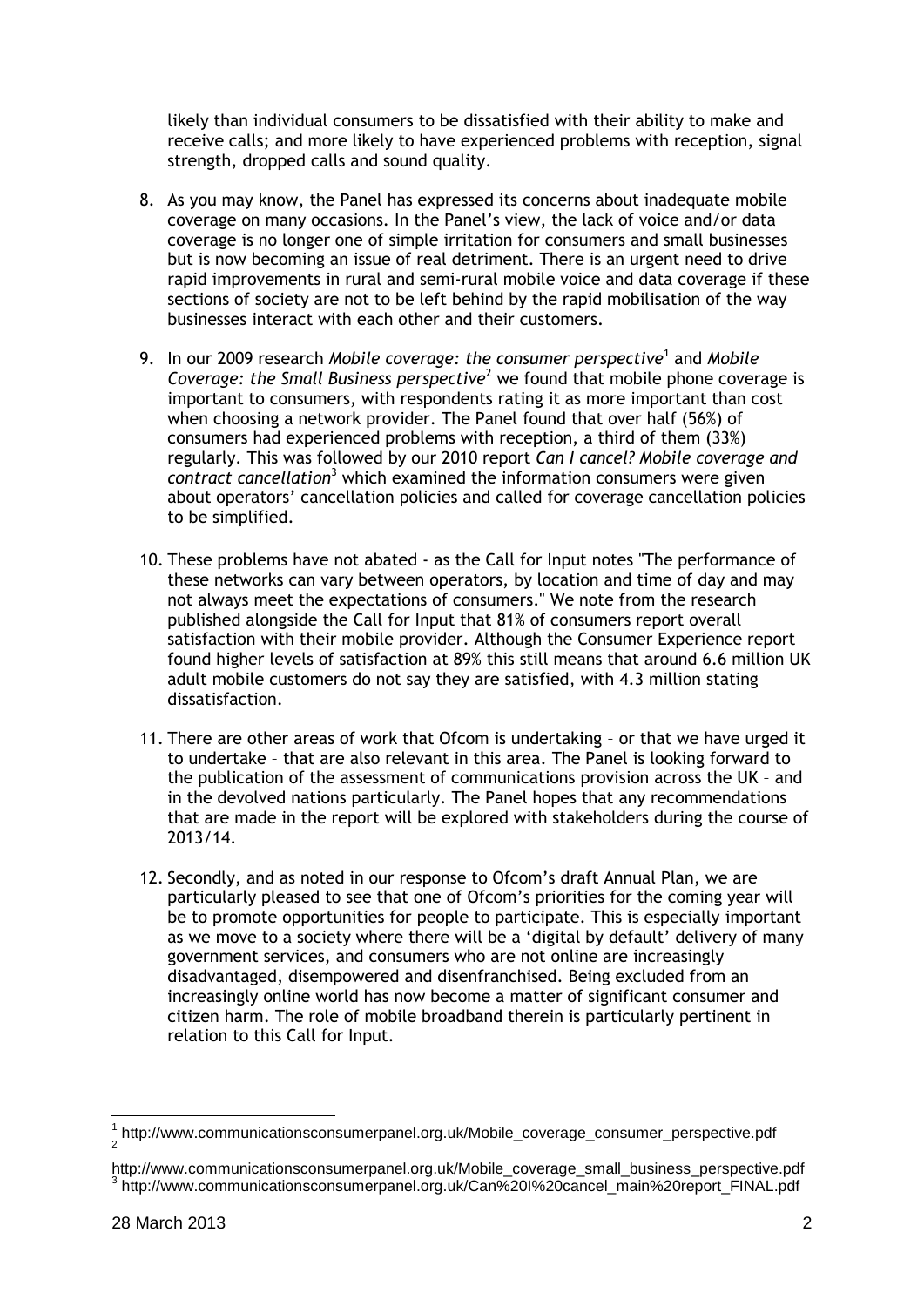- 13. Turning to our specific points, we focus in this response on what information we consider would be of value to consumers and less on what data is required to provide it and how to collect it. In terms of information of value to consumers, we would not wish to see this limited only to technical network and service information. Therefore inclusion of the following information areas is also critical:
	- $\triangleright$  reliability and consistency: voice and data coverage and by number of operators; call failure rates; dropped call rates, data connection likelihood and speed; SMS delivery times;
	- $\triangleright$  price:
	- $\geq$  clarity of key contract Ts & Cs, particularly in respect of price changes and early termination penalties;
	- $\triangleright$  complaints data volumes, speed of resolution;
	- $\triangleright$  billing accuracy; and
	- $\triangleright$  ease of contact.
- 14. In respect of coverage, we would suggest information should be about indoor; outdoor; and on the move voice and data coverage. Such data needs to be at a granular level and also available in respect of location and time of day. Road and rail coverage is important for travelling individuals, in addition to business users. The information also needs to cover areas where few or no people live, as people regularly travel across these areas - the numbers of consumers living in some areas is not an accurate reflection of the numbers of people who will want to know what network coverage and service is like in those areas when choosing which operator to select.
- 15. For some severely disabled and some older people detailed coverage information is particularly vital when travelling. These people are especially vulnerable in case of breakdown or other emergency when in isolated rural areas; the same applies to those consumers who live in those parts of the country. In the Highlands of Scotland there is a specific difficulty experienced by the emergency services when trying to communicate with each other, or in using mobile devices such as smartphones or tablets to take pictures to send to colleagues or access reference information when they're attending accidents etc. We imagine that this situation is likely to be similar to any other remote rural areas throughout the UK.
- 16. Any information published should be in easily accessible plain English and in terms of what it means for the consumer. Therefore we would suggest avoiding using terms like 3G, 4G etc. The important information is about what the service does. We agree that the differing information needs of different consumers groups are likely to lead to the publication of information in a variety of formats – some of which may be by third parties. We agree that a combination of predicted and actual metrics would be the best approach. As far as possible, the information provided should be future-proofed.
- 17. We would suggest that annual updates to consumer information are too infrequent. Quarterly reports, including coverage, would be more appropriate. If operators were willing to share information about the progress of local build plans for extending the networks, this would be helpful to consumers who were considering their longer term plans. The Panel is also interested by the potential offered by apps to collect data about the mobile coverage experienced by users and its collation for wider-reporting purposes.